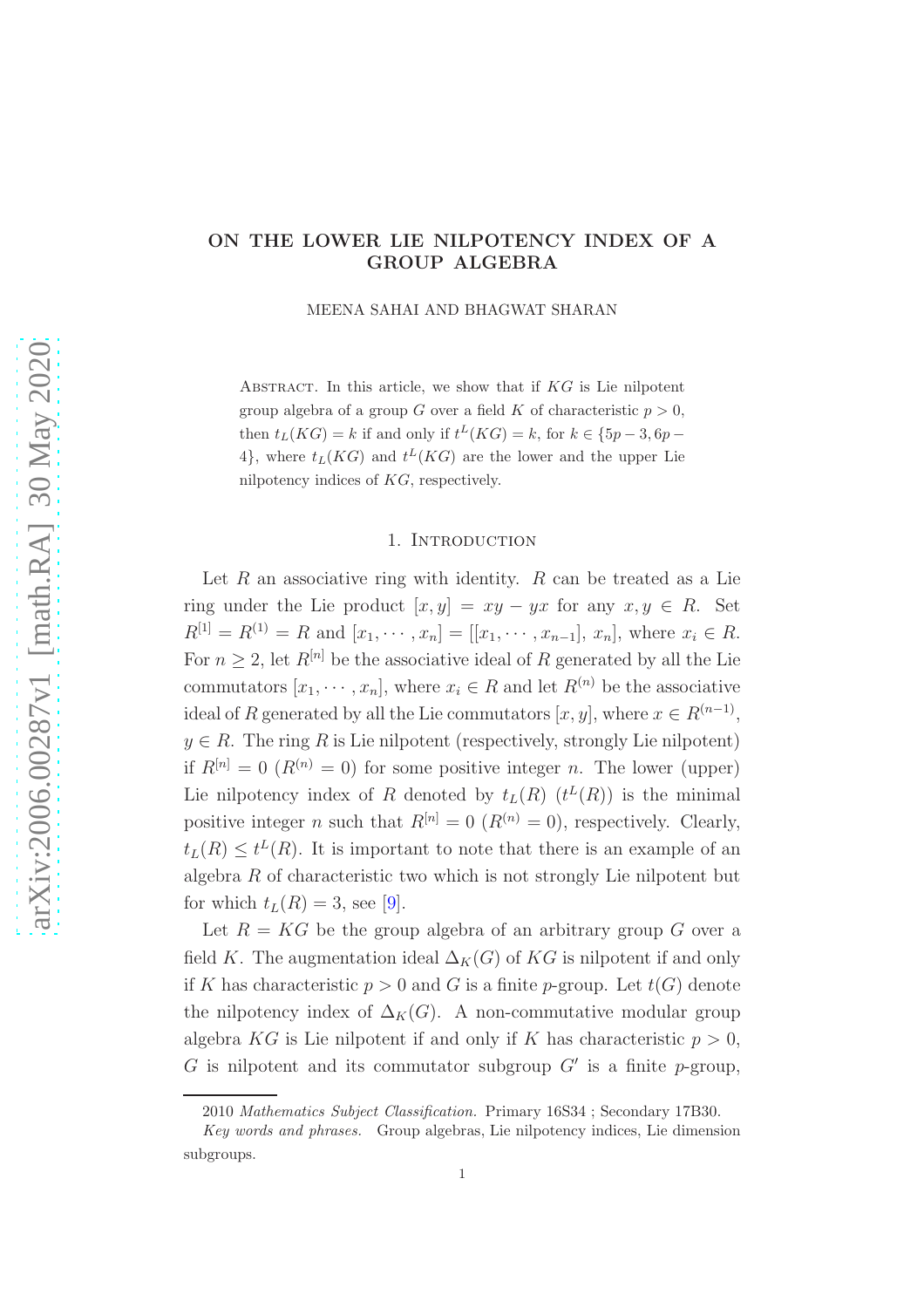see [\[12\]](#page-8-1). In [\[11,](#page-8-2) pp. 46, 48] explicit expressions are given for the Lie dimension subgroups  $D_{(m),K}(G), m \geq 1$ , of G over K, if characteristic of  $K = p > 0$ ,

$$
D_{(m),K}(G) = \prod_{(i-1)p^{j} \geq m-1} \gamma_{i}(G)^{p^{j}}.
$$

According to [\[18\]](#page-8-3), if KG is Lie nilpotent such that  $|G'| = p^n$ , then the upper Lie nilpotency index  $t^L(KG) = 2 + (p-1) \sum$  $m \geq 1$  $md_{(m+1)}$ , where  $p^{d(m)} = |D_{(m),K}(G):D_{(m+1),K}(G)|$  for every  $m \geq 2$ . Clearly,  $\sum$  $m \geq 2$  $d_{(m)} =$ *n*. If  $p > 3$ , then  $t_L(KG = t^L(KG))$ , see [\[1,](#page-7-0) Theorem 1].

If G is a nonabelian nilpotent group with  $|G'| = p^n$ , then by [\[21,](#page-8-4) [22\]](#page-8-5),  $p+1 \leq t_L(KG) \leq t^L(KG) \leq |G'|+1.$  In [\[21\]](#page-8-4), it is proved that  $t_L(KG) = p + 1$  if and only if  $t^L(KG) = p + 1$ . Lie nilpotent group algebras with Lie nilpotency index  $2p$ ,  $3p - 1$  or  $4p - 2$  have been investigated in [\[13\]](#page-8-6). Again in all these cases  $t_L(KG) = t^L(KG)$ . A complete description of Lie nilpotent modular group algebras KG with Lie nilpotency index at most 8 is given in [\[8,](#page-7-1) [17\]](#page-8-7). More results on Lie nilpotency indices of modular group algebras are given in [\[3,](#page-7-2) [4,](#page-7-3) [6,](#page-7-4) [7,](#page-7-5) [14,](#page-8-8) [15,](#page-8-9) [16,](#page-8-10) [20\]](#page-8-11).

In this article, we show that if KG is Lie nilpotent, then  $t_L(KG) = k$ if and only if  $t^{L}(KG) = k$ , for  $k \in \{5p - 3, 6p - 4\}.$ 

We use the standard natations:  $(C_n)^k$  is the k-times direct product of the cyclic group  $C_n$  of order n,  $\zeta(G)$  is the center of a group G. All the group commutators are left normed and  $(x, y) = x^{-1}y^{-1}xy$  for all  $x, y \in G$ . The *i*th term of the lower central series of G is  $\gamma_i(G)$  and  $G' = \gamma_2(G)$  is the commutator subgroup of G.

We shall frequently use the following results from [\[5,](#page-7-6) [9\]](#page-8-0) without mentioning:

- (i)  $R^{[m]}R^{[n]} \subseteq R^{[m+n-2]}$ .
- (ii)  $\gamma_m(U(R)) \subseteq 1 + R^{[m]}$ .
- (iii)  $((x, y) 1)^k R^{[m]} \in R^{[m+k]}$ , for all  $x, y \in U(R)$  and  $k > 1$ .

<span id="page-1-0"></span>**Lemma 1.1.** [\[17\]](#page-8-7) Let R be an associative ring with unity and let  $k \geq 1$ . Then

- (i)  $(R^{[3]})^{2k} \subseteq R^{[3k+2]}$ .
- (ii)  $(R^{[3]})^{2k+1} \subseteq R^{[3k+3]}$ .
- (iii)  $(R^{[3]})^k \subseteq R^{[2k+1]}$ , if 3 is a unit in R.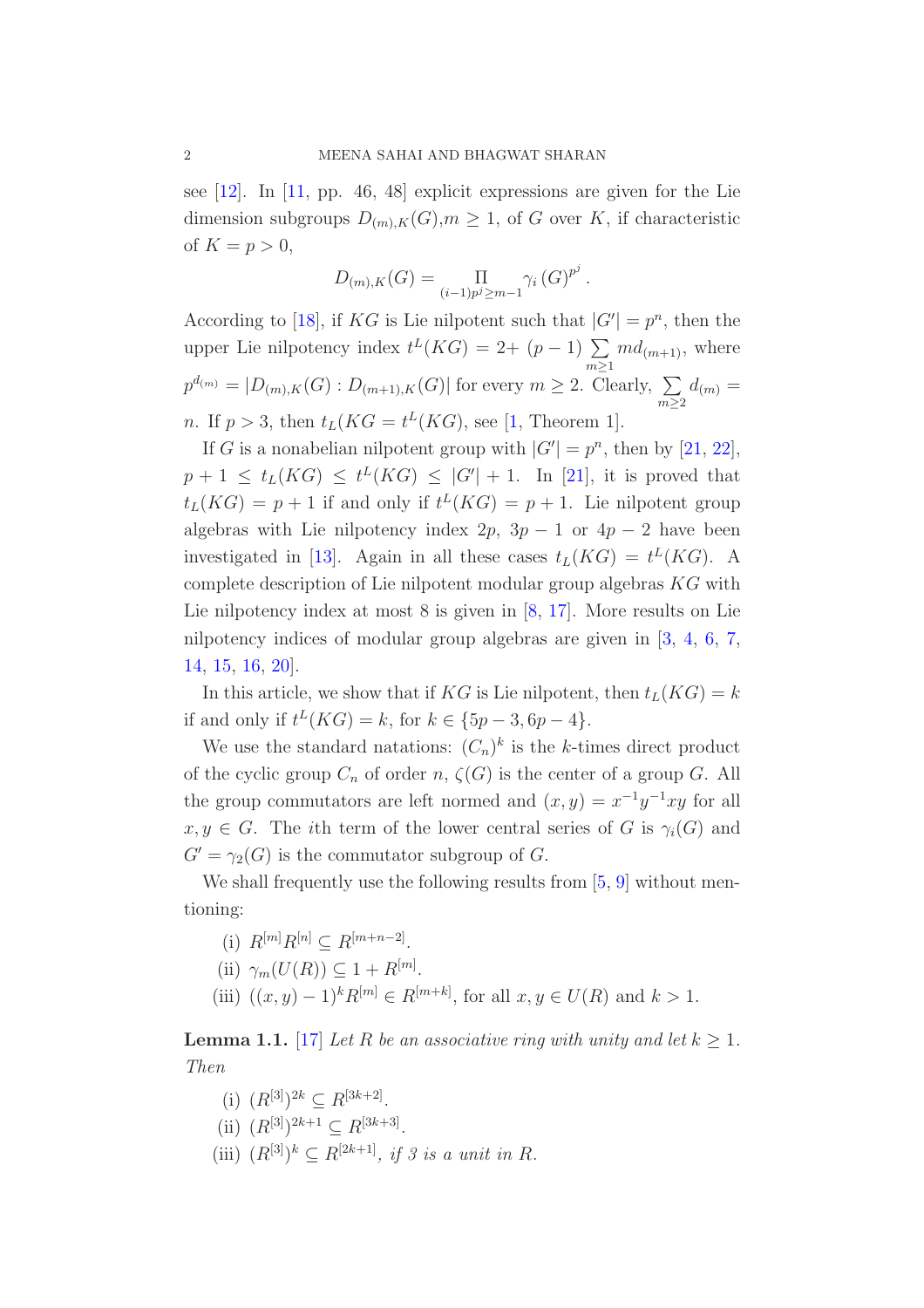<span id="page-2-0"></span>**Theorem 1.1.** [\[17\]](#page-8-7) Let K be a field of characteristics  $p > 0$  and let  $G$  be a nilpotent group such that  $G'$  is a finite abelian p-group with the invariants  $(p^{m_1}, p^{m_2}, \dots, p^{m_s})$  and  $|\gamma_3(G)G'^p/G'^p| = p^r$ . Then the following statements hold:

(i) 
$$
t_L(KG) \ge t(G') + r + 1
$$
, if  $p = 3$ ;  
\n(ii)  $t_L(KG) \ge t(G') + r(p - 1) + 1$ , if  $p \ne 3$ .  
\nwhere  $t(G') = 1 + \sum_{i=1}^{s} (p^{m_i} - 1)$ .

## 2. Main Results

<span id="page-2-1"></span>**Lemma 2.1.** [\[5,](#page-7-6) pp 33] Let R be an associative ring with unity and  $m \ge 1$ . Then for all  $x, y \in U(R)$ ,  $((x, y, y) - 1)R^{[m]} \in R^{[m+2]}$ .

Proof. We observe that

$$
((x, y, y) - 1) = (x, y)^{-1}y^{-1}[(x, y), y]
$$
  
\n
$$
= (x, y)^{-1}y^{-1}\left(x^{-1}y^{-1}[x, y, y] + [x^{-1}y^{-1}, y][x, y]\right)
$$
  
\n
$$
= (x, y)^{-1}y^{-1}\left(x^{-1}y^{-1}[x, y, y] + x^{-1}[x, y][x, y, x^{-1}y^{-1}]\right)
$$
  
\n
$$
- x^{-1}[x, y]^2x^{-1}y^{-1}.
$$
  
\nBy [10], we get  $((x, y, y) - 1)R^{[m]} \in R^{[m+2]}.$ 

 $\text{By [10], we get } ((x, y, y) - 1)R^{[m]} \in R^p$  $\text{By [10], we get } ((x, y, y) - 1)R^{[m]} \in R^p$  $\text{By [10], we get } ((x, y, y) - 1)R^{[m]} \in R^p$ .

 $\Box$ 

<span id="page-2-2"></span>**Lemma 2.2.** Let R be an associative ring with unity and let  $2 \in U(R)$ . Then for all  $x, y \in U(R)$ ,  $((x, y, y, y) - 1)^2 \in R^{[7]}$ .

*Proof.* Let  $t_1 = (x, y), t_2 = (x, y, y)$  and  $t_3 = (x, y, y, y)$ . Then  $[t_1, y] =$  $[x^{-1}y^{-1}, x, y]y$  and  $[t_1^{-1}, y] = y^{-1}[x^{-1}y, x, y]$ . We observe that

$$
t_3 - 1 = t_2^{-1} y^{-1} [(x, y, y), y]
$$
  
\n
$$
= t_2^{-1} y^{-1} [t_1^{-1} y^{-1} [t_1, y], y]
$$
  
\n
$$
= t_2^{-1} y^{-1} \Big( t_1^{-1} y^{-1} [[t_1, y], y] + [t_1^{-1}, y] y^{-1} [t_1, y] \Big)
$$
  
\n
$$
= t_2^{-1} y^{-1} \Big( t_1^{-1} y^{-1} [x^{-1} y^{-1}, x, y, y] y + y^{-1} [x^{-1} y, x, y] y^{-1} [x^{-1} y^{-1}, x, y] y \Big)
$$
  
\n
$$
= \alpha + \beta,
$$

where  $\beta = t_2^{-1}y^{-2}[x^{-1}y, x, y]y^{-1}[x^{-1}y^{-1}, x, y]y$  and  $\alpha = t_2^{-1}y^{-1}t_1^{-1}y^{-1}[x^{-1}y^{-1}, x, y, y]y$ . By Lemma [1.1,](#page-1-0)  $\beta \in R^{[5]}$  and by [\[22,](#page-8-5) Lemma 2.2],  $\alpha^2 \in R^{[7]}$ . Also  $\alpha\beta, \beta\alpha \in R^{[7]}$  and  $\beta^2 \in R^{[8]}$ . Hence  $(t_3 - 1)^2 \in R^{[7]}$ . — Пример, на пример, на пример, на пример, на пример, на пример, на пример, на пример, на пример, на пример,<br>В село на пример, на пример, на пример, на пример, на пример, на пример, на пример, на пример, на пример, на п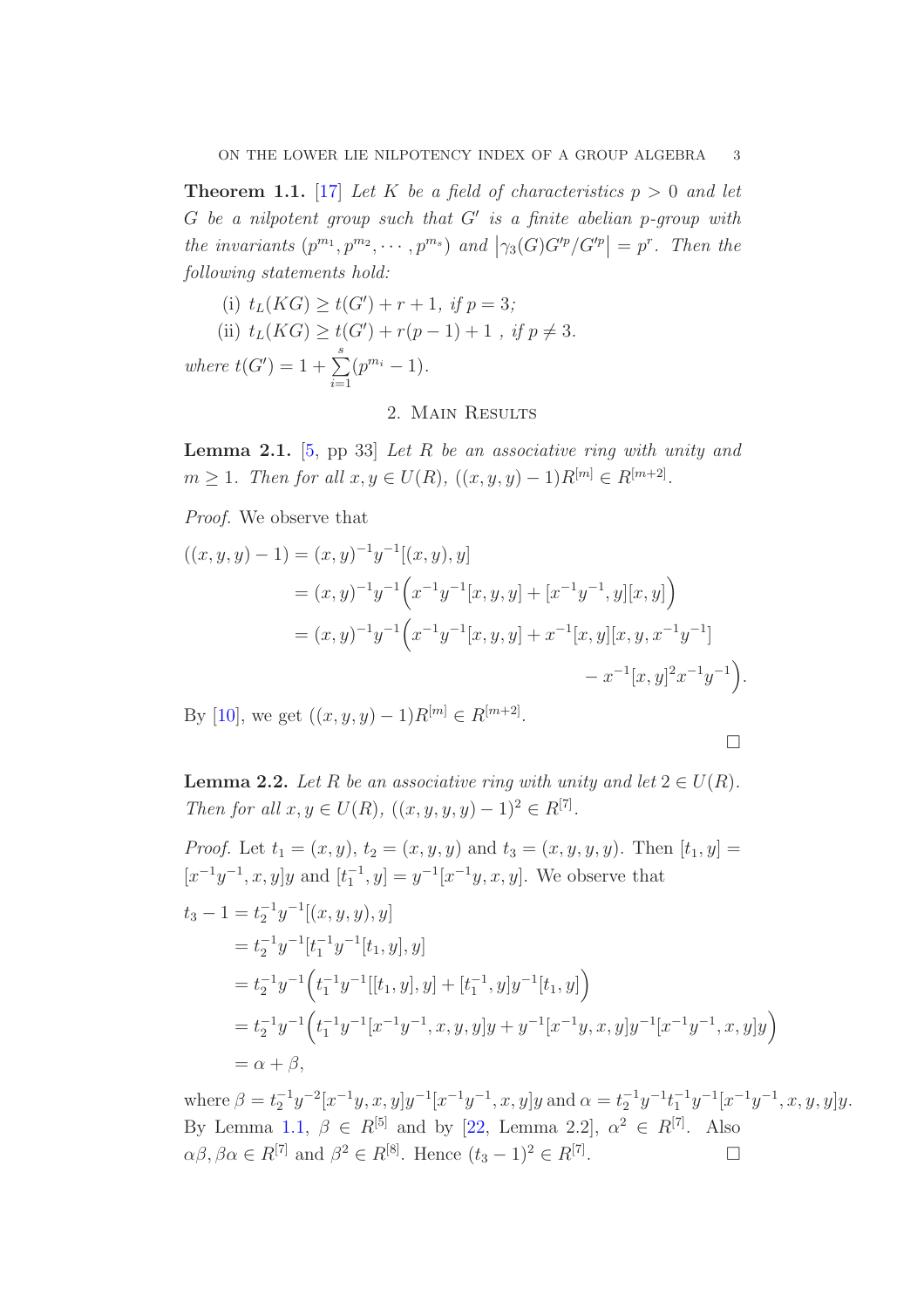<span id="page-3-0"></span>**Lemma 2.3.** Let  $G$  be a nonabelian group and let  $R$  be a commutative ring such that  $RG^{[n]} = 0, n \geq 4$ . Let G' be a finite p-group for some prime  $p \geq 3$  and let  $m_i$  be the rank of the finite abelian group  $\gamma_i(G)/\gamma_{i+1}(G), i \geq 2$ . Then

$$
m_2 + \frac{3}{2}m_3 + 2m_4 + 3m_5 + \dots + (c-2)m_c \leq \frac{n-3}{p-1},
$$

where c is the class of  $G$ .

*Proof.* Let  $z_{ij}, j = 1, \dots, m_i$ , be the  $m_i$  independent generators of  $\gamma_i(G)/\gamma_{i+1}(G)$ . Then

$$
x = \prod_{j=1}^{m_2} (z_{2j} - 1)^{p-1} \prod_{j=1}^{m_3} (z_{3j} - 1)^{p-1} \cdots \prod_{j=1}^{m_c} (z_{cj} - 1)^{p-1} \neq 0.
$$

By Lemma [1.1](#page-1-0)  $x \in RG^{[k]}$ , where  $k = 2 + m_2(p-1) + \frac{3}{2}m_3(p-1) +$  $2m_4(p-1) + 3m_5(p-1) + \cdots + (c-2)m_c(p-1)$  and  $k \leq n-1$  yields the bound.

<span id="page-3-1"></span>Lemma 2.4. Let KG be a Lie nilpotent group algebra of a nonabelian group G over a field K of characteristic  $p > 0$  such that  $t_L(KG) = 11$ . Then  $p = 2$ .

*Proof.* If  $p \geq 5$ , then  $t_L(KG) = t^L(KG)$  is always even by [\[1,](#page-7-0) Theorem 1]. So let  $p = 3$  and  $t_L(KG) = 11$ . Then  $|G'| \geq 3^3$ . Suppose that  $x_i \in G$  such that  $(x_1, x_2, \dots, x_i) \in \gamma_i(G) \setminus \gamma_{i+1}(G), i \geq 2$ . Then by Lemma [1.1,](#page-1-0)  $((x_1, x_2) - 1)^2((x_1, x_2, x_3) - 1)^2((x_1, x_2, x_3, x_4) - 1)^2 \in$  $KG^{[11]} = 0.$  So  $\gamma_4(G) = 1$  and G' is abelian. Let  $(3^{m_1}, 3^{m_2}, \dots, 3^{m_s})$  be the invariants of G' and let  $\left|\gamma_3(G)G'^3/G'^3\right|=3^r$ . Then by Theorem [1.1,](#page-2-0)  $r + t \leq 9$ , where  $t = t(G') - 1 = \sum_{i=1}^{s}$  $i=1$  $(3^{m_i}-1)$  is an even number. Clearly  $t > 6$ . We have the following two cases:

**Case 1.** If  $t = 8$ , then  $G' \cong C_9$  or  $(C_3)^4$  and  $r \leq 1$ . If  $G' \cong C_9$ , then  $t_L(KG) = 10$ , so  $G' \cong (C_3)^4$ . Now if  $r = 0$ , then  $\gamma_3(G) \subseteq G'^3$ . But then by [\[5,](#page-7-6) Theorem 3.2],  $t_L(KG) = 10$ , a contradiction. If  $r = 1$ , then  $\gamma_3(G) \cong C_3$ . Let  $b_1, b_2, b_3$  be the independent generators of  $G'/\gamma_3(G)$ and let  $\gamma_3(G) = \langle c_1 \rangle$ . Then  $(b_1-1)^2(b_2-1)^2(b_3-1)^2(c_1-1)^2 \in KG^{[11]}$ 0, which is a contradiction.

**Case 2.** If  $t = 6$ , then  $G' \cong (C_3)^3$  and  $r \leq 3$ . Clearly  $r \neq 3$ . If  $r \leq 1$ , then  $t_L(KG) \leq t^L(KG) \leq 10$ . So  $r = 2$  and  $\gamma_3(G) \cong C_3 \times C_3$ . But then as in [\[3\]](#page-7-2), by using [\[2\]](#page-7-7), there exist  $x, y, z \in G$  such that  $a = (x, y), b =$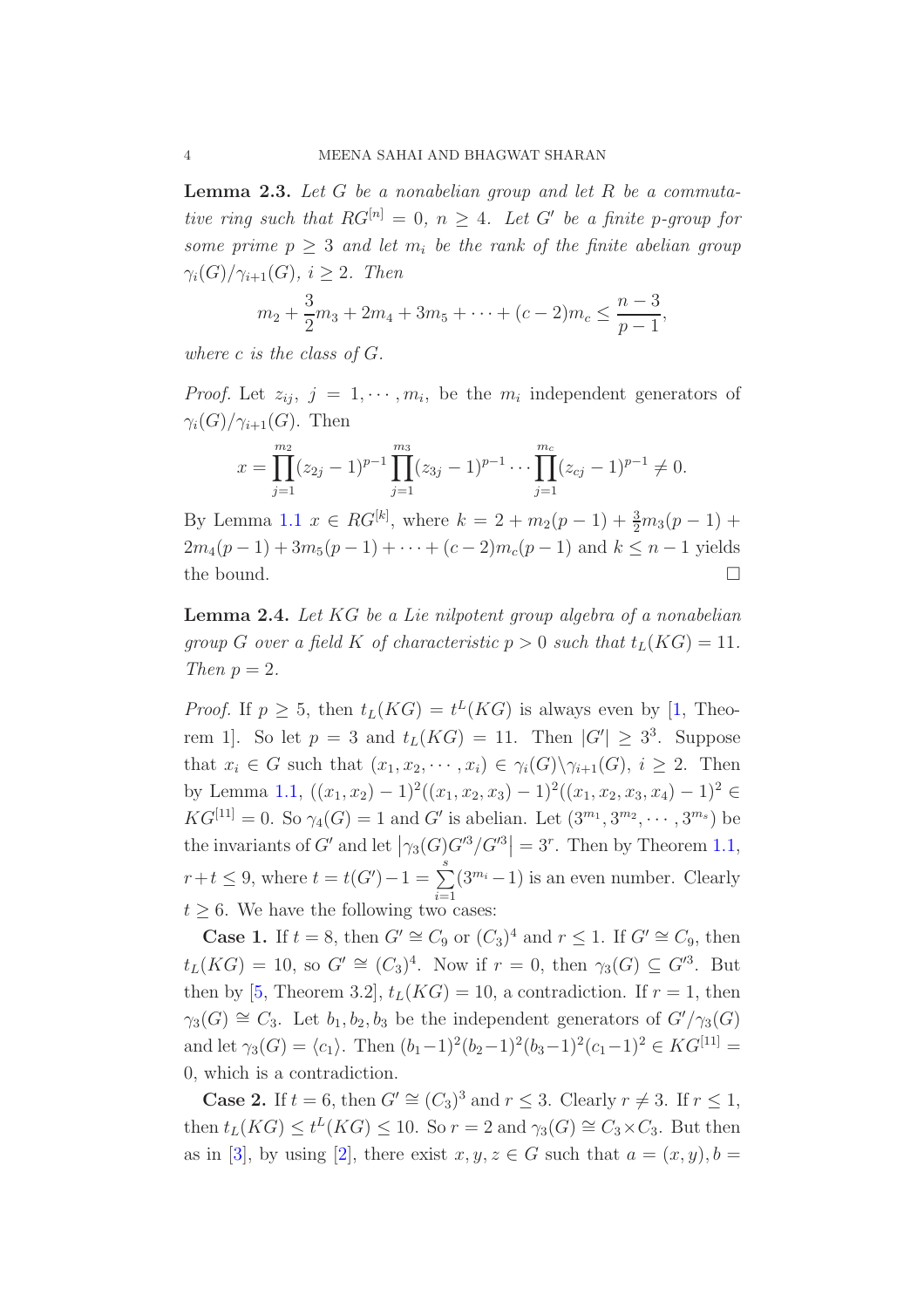$(x, y, y), c = (x, y, z), G' = \langle a, b, c \rangle$  and  $\gamma_3(G) = \langle b, c \rangle$ . Therefore by Lemmas [1.1](#page-1-0) and [2.1,](#page-2-1)  $(a-1)^2(b-1)^2(c-1)^2 \in KG^{[11]} = 0$ , which is a contradiction.  $\Box$ 

<span id="page-4-0"></span>Lemma 2.5. Let KG be a Lie nilpotent group algebra of a nonabelian group G over a field K of characteristic  $p > 0$  such that  $t_L(KG) = 13$ . Then  $p = 2$ .

*Proof.* As in the previous Lemma,  $p < 5$ . Let  $p = 3$  and  $t_L(KG) = 13$ . Then G is nilpotent of class at most 4 by [\[22\]](#page-8-5) and  $|G'| \geq 3^3$ . Thus  $\gamma_5(G) = 1$  and  $\gamma_3(G) \subseteq \zeta(G')$ . The exponent of  $\gamma_3(G)$  is at most 3 because if  $a_1, a_2, a_3 \in G$ , then  $((a_1, a_2, a_3) - 1)^8 \in (KG^{[3]})^8 \subseteq KG^{[14]}$ 0. Also by Lemma [2.3,](#page-3-0)  $m_2 + \frac{3}{2}m_3 + 2m_4 \leq 5$ . Clearly  $m_4 \leq 1$  and  $m_3 \leq$ 2. Let  $m_4 = 1$ . Then  $m_2 = m_3 = 1$ ,  $\gamma_3(G) \cong C_3 \times C_3$  and  $\gamma_4(G) \cong C_3$ . Let a, b and c be the independent generators of  $G'/\gamma_3(G)$ ,  $\gamma_3(G)/\gamma_4(G)$ and  $\gamma_4(G)$  respectively. If  $|G'| \geq 3^4$ , then  $o(a) \geq 9$  and  $(a-1)^8(b-1)$ 1)<sup>2</sup>(c−1)<sup>2</sup> ∈ KG<sup>[17]</sup> = 0, a contradiction. So  $|G'| = 3^3$  and G' is abelian. If  $m_4 = 0$ , then obviously G' is abelian. Let  $(3^{m_1}, 3^{m_2}, \dots, 3^{m_s})$  be the invariants of G'. Then by Theorem [1.1,](#page-2-0)  $r+t \leq 11$ , where  $t = \sum_{n=1}^{s}$  $i=1$  $(3^{m_i}-1)$ is an even number and  $|\gamma_3(G)G'^3/G'^3|=3^r$ . It is clear that  $t \geq 6$ . We have the following cases:

**Case 1:** Let  $t = 10$ . Then  $G' \cong C_9 \times C_3$  or  $(C_3)^5$  and  $r \leq 1$ . If  $r = 0$ , then  $\gamma_3(G) \subseteq G'^3$  and by [\[5,](#page-7-6) Theorem 3.2],  $t_L(KG) = 12$ , a contradiction. If  $r = 1$  and  $G' \cong (C_3)^5$ , then  $\gamma_3(G) \cong C_3$ . But then by [\[13,](#page-8-6) Lemma 2.7],  $t_L(KG) = 14$ . So  $r = 1$ ,  $G' \cong C_9 \times C_3$ and  $|\gamma_3(G)G^3| = 9$ . Thus either  $\gamma_3(G) \cap G^3 = 1$ ,  $\gamma_3(G) \cong C_3$  or  $G'^3 \subseteq \gamma_3(G) \cong C_3 \times C_3$ . If  $\gamma_3(G) \cong C_3$  and  $\gamma_3(G) \cap G'^3 = 1$ , then let  $G'/\gamma_3(G) = \langle b\gamma_3(G) \rangle$  and  $\gamma_3(G) = \langle c \rangle$ . Now  $0 \neq (b-1)^8(c-1)$  $1)^2 \in KG^{[13]}$ , a contradiction. If  $G'^3 \subseteq \gamma_3(G) \cong C_3 \times C_3$ , then let  $G'/\gamma_3(G) = \langle b\gamma_3(G) \rangle$ ,  $b^3 \in \gamma_3(G)$  and  $\gamma_3(G) = \langle b^3 \rangle \times \langle c \rangle$ . Again  $0 \neq (b-1)^2(b^3-1)^2(c-1)^2 = (b-1)^8(c-1)^2 \in KG^{[13]}$ , a contradiction.

**Case 2:** Let  $t = 8$ . Then  $G' \cong C_9$  or  $(C_3)^4$  and  $r \leq 3$ . Clearly  $G' \cong C_9$  is not possible. So  $G' \cong (C_3)^4$  and  $r = m_3 \leq 2$ . If  $r \leq 1$ , then  $t_L(KG) \leq t^L(KG) \leq 12$ . So  $r = 2$ ,  $\gamma_3(G) \cong C_3 \times C_3$  and  $\gamma_4(G) =$ 1. Then by [\[3\]](#page-7-2), there exist  $x, y, z \in G$  such that  $b_1 = (x, y), b_2 =$  $(x, z), c_1 = (x, y, y), c_2 = (x, y, z), G' = \langle b_1, b_2, c_1, c_2 \rangle \text{ and } \gamma_3(G) =$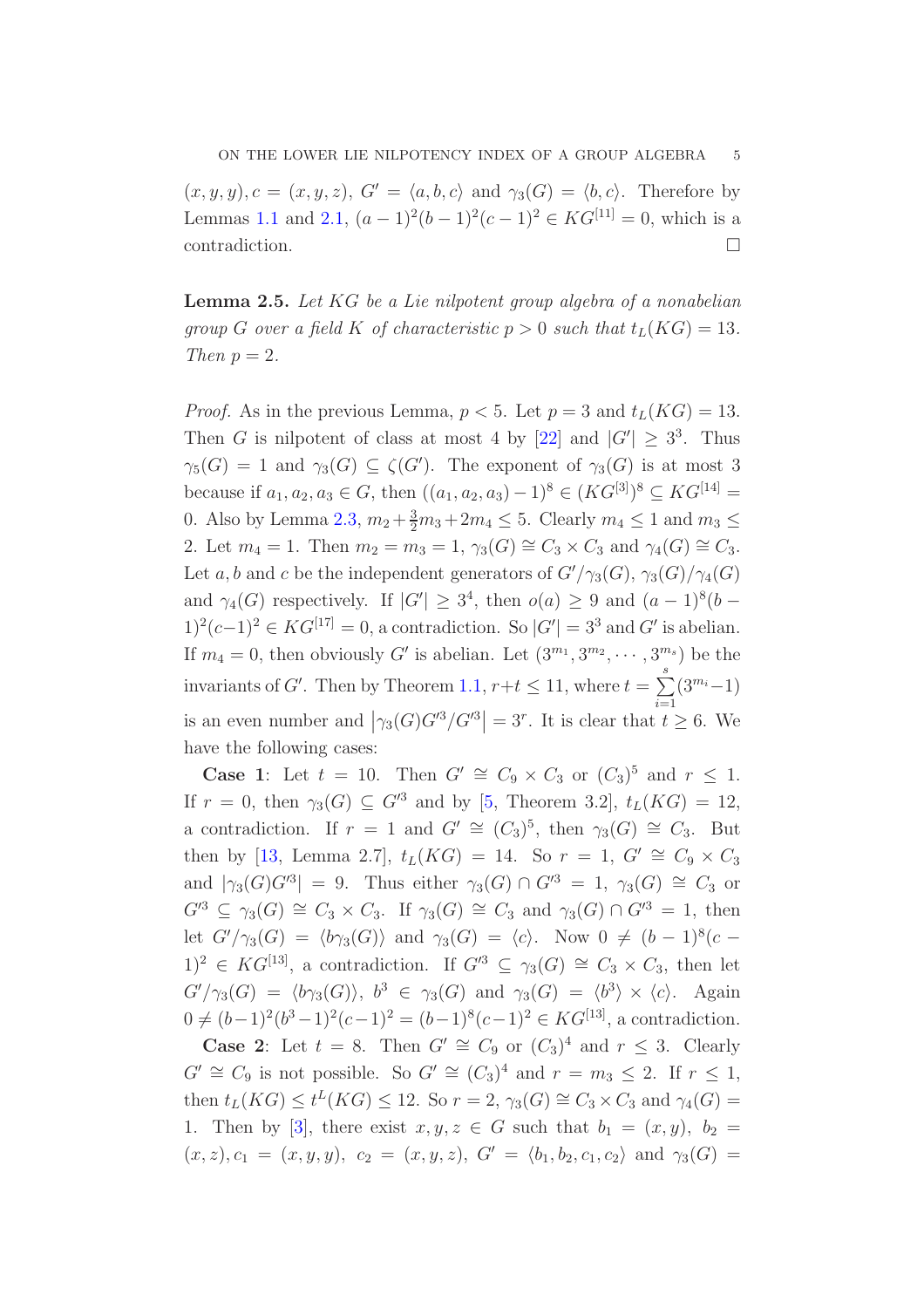$\langle c_1, c_2 \rangle$ . Therefore by Lemmas [1.1](#page-1-0) and [2.1,](#page-2-1)  $(b_1 - 1)^2(b_2 - 1)^2(c_1 1)^2(c_2-1)^2 \in KG^{[13]} = 0$ , a contradiction.

**Case 3.** If  $t = 6$ , then  $G' \cong (C_3)^3$  and  $r \le 2$ . For  $r \le 1$ ,  $t_L(KG) \le$  $t^L(KG) \leq 10$ . So  $r = 2$  and  $D_{(3),K}(G) = \gamma_3(G) \cong C_3 \times C_3$ . If  $\gamma_4(G) = 1$ , then  $t_L(KG) \leq t^L(KG) = 12$ . If  $\gamma_4(G) \cong C_3$ , then as in [\[3\]](#page-7-2) by using [\[2\]](#page-7-7), there exist  $x, y \in G$  such that  $a = (x, y), b =$  $(x, y, y), c = (x, y, y, y), G' = \langle a, b, c \rangle, \gamma_3(G) = \langle b, c \rangle \text{ and } \gamma_4(G) = \langle c \rangle.$ Therefore by Lemmas [2.1](#page-2-1) and [2.2,](#page-2-2)  $(a-1)^2(b-1)^2(c-1)^2 \in KG^{[13]} = 0$ , a contradiction.  $\hfill \square$ 

<span id="page-5-0"></span>**Theorem 2.1.** Let G be a group and let K be a field of characteristic  $p > 0$  such that KG Lie nilpotent. Then  $t_L(KG) = 5p - 3$  if and only if  $t^L(KG) = 5p - 3$ .

*Proof.* By [\[1\]](#page-7-0), we have to discuss only  $p = 2$  and 3. For  $p = 2$ ,  $t_L(KG) = 5p - 3$  if and only if  $t^L(KG) = 5p - 3$ , by [\[17\]](#page-8-7). Let  $p = 3$  and  $t_L(KG) = 12$ . As in the previous Lemma, G' is abelian and  $|G'| \geq 3^3$ . Also if  $|G'| \geq 3^4$ , then  $\gamma_4(G) = 1$ . Let  $(3^{m_1}, 3^{m_2}, \dots, 3^{m_s})$  be the invariants of G' and  $|\gamma_3(G)G'^3/G'^3|=3^r$ . Then by Theorem [1.1,](#page-2-0)  $r+t \leq 10$ , where  $t = \sum^s$  $i=1$  $(3^{m_i}-1)$  is an even number. Clearly,  $t \geq 6$ . We have the following cases:

**Case 1.** If  $t = 10$ , then  $r = 0$ . Thus  $G' \cong C_9 \times C_3$  or  $(C_3)^5$  and  $\gamma_3(G) \subseteq G'^3$ . Hence  $t_L(KG) = t^L(KG)$  by [\[5,](#page-7-6) Theorem 3.2].

**Case 2.** If  $t = 8$ , then  $G' \cong C_9$  or  $(C_3)^4$  and  $r \leq 2$ . If  $G' \cong C_9$ , then  $t_L(KG) = 10$ . So  $G' \cong (C_3)^4$ . If  $r = 0$ , then by [\[5,](#page-7-6) Theorem 3.2],  $t_L(KG) = 10$ . If  $r = 1$ , then  $D_{(3),K}(G) = \gamma_3(G) \cong C_3$ . Hence  $d_{(2)} = 3, d_{(3)} = 1$  and  $t^L(KG) = 12$ . If  $r = 2$ , then  $\gamma_3(G) \cong C_3 \times C_3$ . By the same arguments as in the Case 2 of the previous Lemma, we get a contradiction.

**Case 3.** If  $t = 6$ , then  $G' \cong (C_3)^3$ . Clearly  $r \le 2$ . If  $r \le 1$ , then  $t_L(KG) \le t^L(KG) \le 10$ . So  $r = 2$  and  $D_{(3),K}(G) = \gamma_3(G) \cong C_3 \times C_3$ . If  $\gamma_4(G) = 1$ , then  $d_{(2)} = 1$ ,  $d_{(3)} = 2$  and  $t^L(KG) = 12$ . The possibility that  $\gamma_4(G) \cong C_3$  can be dismissed using the same arguments as in the Case 3 of the previous Lemma.

Conversely, if  $p = 3$  and  $t^L(KG) = 12$ , then  $t_L(KG) \leq 12$ . Now  $t_L(KG) \neq 9$  and 11 by [\[13\]](#page-8-6) and Lemma [2.4.](#page-3-1) If  $t_L(KG) = 10 =$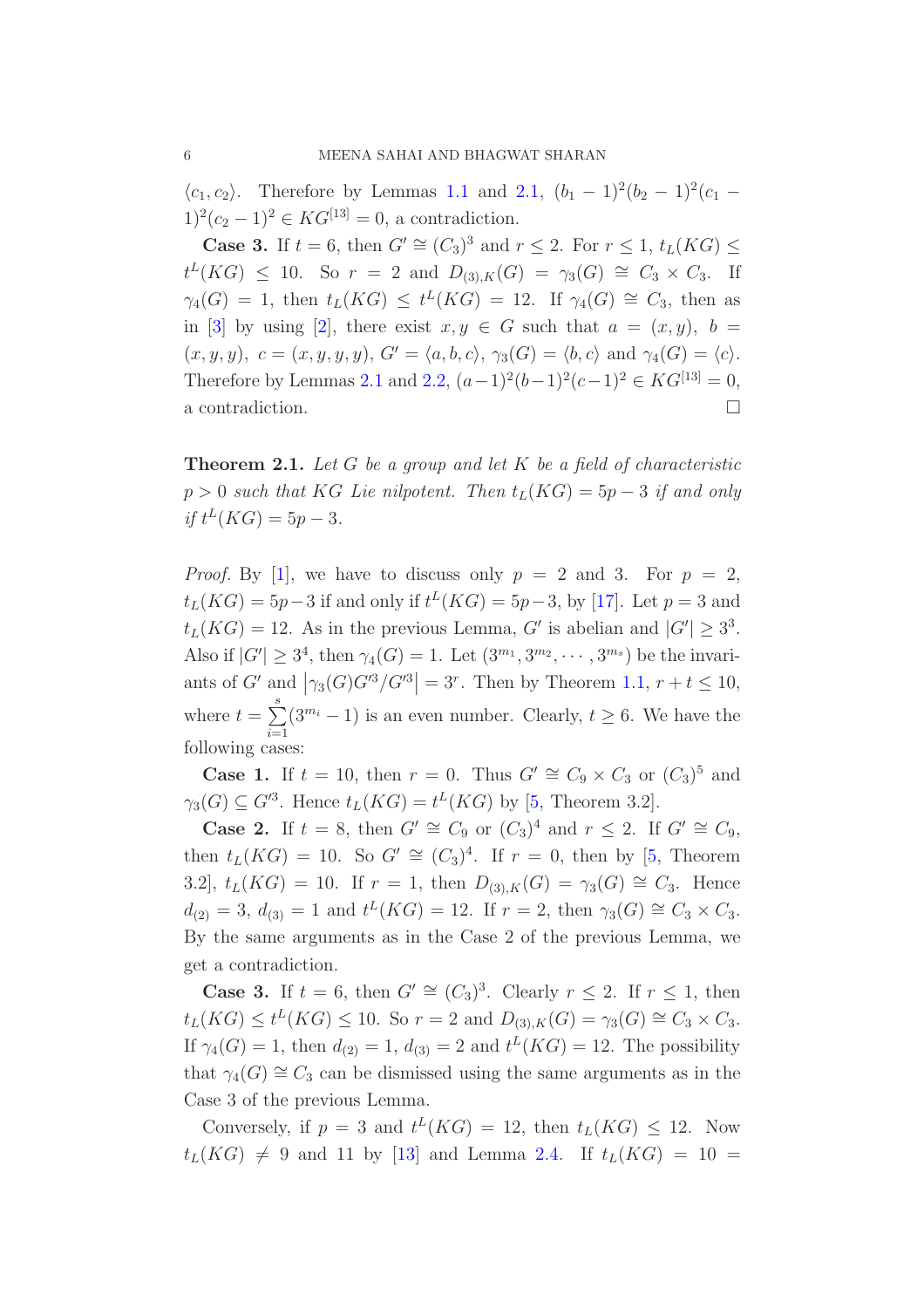$4p-2$ , then  $t^L(KG) = 10$  by [\[13\]](#page-8-6). Also  $t_L(KG) \leq 8$  yields  $t^L(KG) =$  $t_L(KG) \leq 8$ , by [\[8,](#page-7-1) [17\]](#page-8-7). So  $t_L(KG) = 12$ .

Theorem 2.2. Let KG be a Lie nilpotent group algebra of a group G over a field K of characteristic  $p > 0$ . Then  $t_L(KG) = 6p - 4$  if and only if  $t^L(KG) = 6p - 4$ .

*Proof.* In view of [\[1,](#page-7-0) [17\]](#page-8-7), we have to consider the case  $p = 3$  only. Let  $p = 3$  and  $t_L(KG) = 14$ . Then G is nilpotent of class at most 5 by [\[22\]](#page-8-5). Thus  $\gamma_6(G) = 1$  and  $\gamma_3(G)$  is an abelian group. Also  $|G'| \geq 3^3$  and the exponent of  $\gamma_3(G)$  is at most 3, as for  $a_1, a_2, a_3 \in G$ ,  $((a_1, a_2, a_3) - 1)^8$  $(KG^{[3]})^8 \subseteq KG^{[14]}$ . By Lemma [2.3,](#page-3-0)

$$
m_2 + \frac{3}{2}m_3 + 2m_4 + 3m_5 \le \frac{11}{2}.
$$

So  $m_5 \leq 1$ . If  $m_5 = 1$ , then we can not have  $m_2, m_3, m_4 \neq 0$ . Thus  $m_5 = 0, \ \gamma_5(G) = 1$  and  $\gamma_3(G) \subseteq \zeta(G')$ . Clearly  $m_4 \leq 1$ . If  $m_4 =$ 1, then either  $m_2 = 2, m_3 = 1$  or  $m_2 = m_3 = 1$ . Let  $m_2 = 2$ ,  $m_3 = 1$ . Then by [\[3\]](#page-7-2), there exist  $x, y, z \in G$  such that  $b_1 = (x, y), b_2 =$  $(x, z), c_1 = (x, y, y), G' = \langle b_1, b_2, c_1, d_1 \rangle, \gamma_3(G) = \langle c_1 \rangle \text{ and } \gamma_4(G) = \langle d_1 \rangle$ Therefore by Lemma [2.1,](#page-2-1)  $(b_1-1)^2(b_2-1)^2(c_1-1)^2(d_1-1)^2 \in KG^{[14]} =$ 0, a contradiction. Suppose  $m_2 = m_3 = 1$ , then as in Lemma [2.5,](#page-4-0) G' is abelian and  $|G'| = 3^3$ . If  $m_4 = 0$ , then  $\gamma_4(G) = 1$  and G' is abelian. Let  $(3^{m_1}, 3^{m_2}, \cdots, 3^{m_s})$  be the invariants of G'. Then by Theorem [1.1,](#page-2-0)  $r + t \leq 12$ , where  $t = \sum_{r=1}^{s}$  $i=1$  $(3^{m_i}-1)$  is an even number and  $\left|\gamma_3(G)G'^3/G'^3\right|=3^r$ . Clearly  $t\geq 6$ . We have the following cases:

**Case 1.** If  $t = 12$ , then  $r = 0$ . Thus  $G' \cong C_9 \times C_3 \times C_3$  or  $(C_3)^6$ and  $\gamma_3(G) \subseteq G^{3}$ . Hence  $t_L(KG) = t^L(KG) = 14$  by [\[5,](#page-7-6) Theorem 3.2].

**Case 2:** Let  $t = 10$ . Then  $G' \cong C_9 \times C_3$  or  $(C_3)^5$  and  $r \leq 2$ . If  $r = 0$ , then  $\gamma_3(G) \subseteq G'^3$  and by [\[5,](#page-7-6) Theorem 3.2],  $t_L(KG) = 12$ . If  $r = 1$  and  $G' \cong (C_3)^5$ , then  $\gamma_3(G) \cong C_3$ . Hence  $d_{(2)} = 4$ ,  $d_{(3)} = 1$  and  $t^L(KG) = 14$ . If  $r = 2$  and  $G' \cong (C_3)^5$ , then  $m_2 = 3$  and  $m_3 = 2$ , a contradiction by Lemma [2.3.](#page-3-0) Let  $r = 1$  and  $G' \cong C_9 \times C_3$ . Then  $|D_{(3),K}(G)|=9$ . Thus  $|\gamma_3(G)|\leq 9$ . Let  $\gamma_4(G)\cong C_3$  and  $\gamma_4(G)\cap G'^3=$ 1. Then  $|D_{(4),K}(G)| = 3^2$ ,  $d_{(2)} = 1$ ,  $d_{(3)} = 0$ ,  $d_{(4)} = 2$  which is not possible by [\[19\]](#page-8-13). So  $\gamma_4(G) \subseteq G^{3}$ ,  $|D_{(4),K}(G)| = 3$ ,  $d_{(2)} = d_{(3)} = d_{(4)} = 1$ and  $t^L(KG) = 14$ . If  $G' \cong C_9 \times C_3$  and  $r = 2$ , then  $|D_{(3),K}(G)| = 3^3$ and  $d_{(2)} = 0$  which is not possible.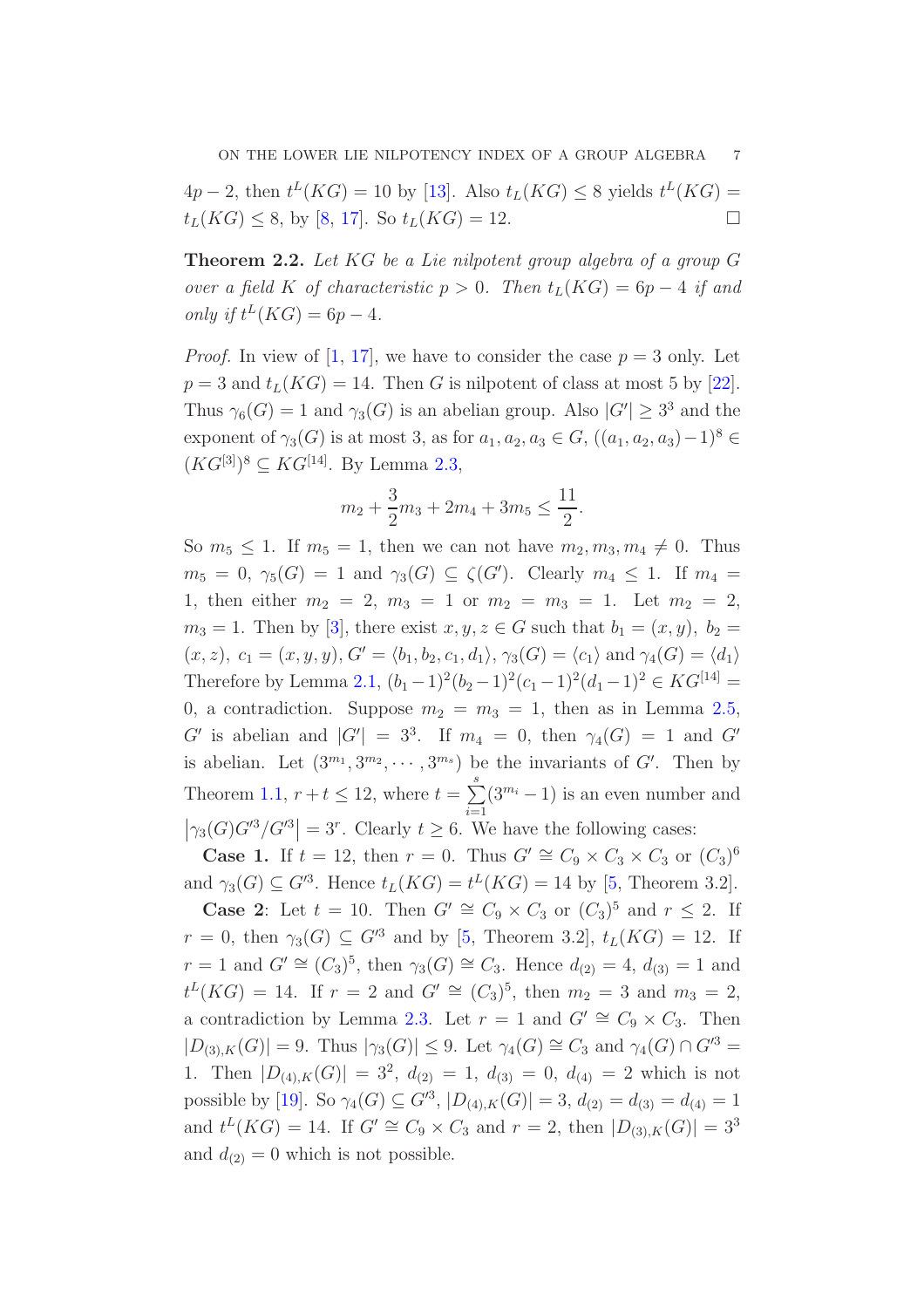**Case 3:** Let  $t = 8$ . Then  $G' \cong (C_3)^4$  and  $r \leq 3$ . If  $r = 3$ , then  $\gamma_3(G) \cong (C_3)^3$ . Let  $\gamma_3(G) = \langle c_1, c_2, c_3 \rangle$  and let  $b_1 \in G' \setminus \gamma_3(G)$ such that  $G' = \langle b_1, c_1, c_2, c_3 \rangle$ . As in [\[3\]](#page-7-2), there exist  $x, y \in G$  such that  $b_1 = (x, y)$  and  $c_1 = (x, y, y)$ . Then by Lemmas [1.1](#page-1-0) and [2.1,](#page-2-1)  $(b_1-1)^2(c_1-1)^2(c_2-1)^2(c_3-1)^2 \in KG^{[14]} = 0$ , which is a contradiction. If  $r \leq 1$ , then  $t_L(KG) \leq t^L(KG) \leq 12$ . So  $r = 2$  and  $\gamma_3(G) \cong C_3 \times C_3$ . Hence  $d_{(2)} = d_{(3)} = 2$  and  $t^L(KG) = 14$ .

**Case 4.** If  $t = 6$ , then  $G' \cong C_3 \times C_3 \times C_3$  and  $r \leq 2$ . If  $r \leq 1$ , then  $t_L(KG) \le t^L(KG) \le 10$ . So  $r = 2$  and  $D_{(3),K}(G) = \gamma_3(G) \cong C_3 \times C_3$ . If  $\gamma_4(G) = 1$ , then  $t_L(KG) \leq t^L(KG) = 12$ . So  $\gamma_4(G) \cong C_3$ ,  $d_{(2)} =$  $d_{(3)} = d_{(4)} = 1$  and  $t^L(KG) = 14$ .

Conversely, if  $p = 3$  and  $t^L(KG) = 14$ , then  $t_L(KG) \leq 14$ . We can not have  $t_L(KG) = 13$  by Lemma [2.5.](#page-4-0) Also  $t_L(KG) \neq 9, 10$  and 11 by [\[13\]](#page-8-6) and Lemma [2.4.](#page-3-1) For  $t_L(KG) \leq 8$  yields  $t^L(KG) = t_L(KG) \leq 8$ , by [\[8,](#page-7-1) [17\]](#page-8-7). If  $t_L(KG) = 12$ , then  $t^L(KG) = 12$  by Theorem [2.1.](#page-5-0) So  $t_L(KG) = 14.$ 

Remark 1. Classification of Lie nilpotent group algebras KG with the upper Lie nilpotency index  $t^L(KG) = 5p-3$  and  $6p-4$  is given in [\[14\]](#page-8-8).

Acknowledgments: The financial assistance provided to the second author from University Grants Commission, New Delhi, India is gratefully acknowledged.

## **REFERENCES**

- <span id="page-7-7"></span><span id="page-7-0"></span>[1] Bhandari, A. K., Passi, I. B. S.: Lie nilpotency indices of group algebras. Bull. London Math. Soc. 24, 68–70 (1992)
- <span id="page-7-2"></span>[2] Blackburn, N.: On a special class of p-groups Acta. Math. 100, 45–92 (1958)
- <span id="page-7-3"></span>[3] Bovdi, V. (2007). Modular group algebras with almost maximal Lie nilpotency indices II. Sci. Math. Jpn. 65:267–271.
- <span id="page-7-6"></span>[4] Bovdi, V., Juhsz, T., Spinelli, E. (2006). Modular group algebras with almost maximal Lie nilpotency indices I. Algebr. Represent. Theory 9 (3):259–266.
- <span id="page-7-4"></span>[5] Bovdi, A. A., Kurdics, J. (1999). Lie properties of the group algebra and the nilpotency class of the group of units. J. Algebra 212 (1):28–64.
- <span id="page-7-5"></span>[6] Bovdi, V., Spinelli, E. (2004). Modular group algebras with maximal Lie nilpotency indices. Publ. Math. Debrecen 65/1–2, 243–252.
- <span id="page-7-1"></span>[7] Bovdi, V., Srivastava, J.B. (2010). Lie nilpotency indices of modular group algebras. Algebra Colloq. 17:17–26.
- [8] Chandra, H., Sahai, M. (2014). Strongly Lie nilpotent group algebras of index at most 8. J. Algebra Appl. 13 (7):1450044(9 pp).